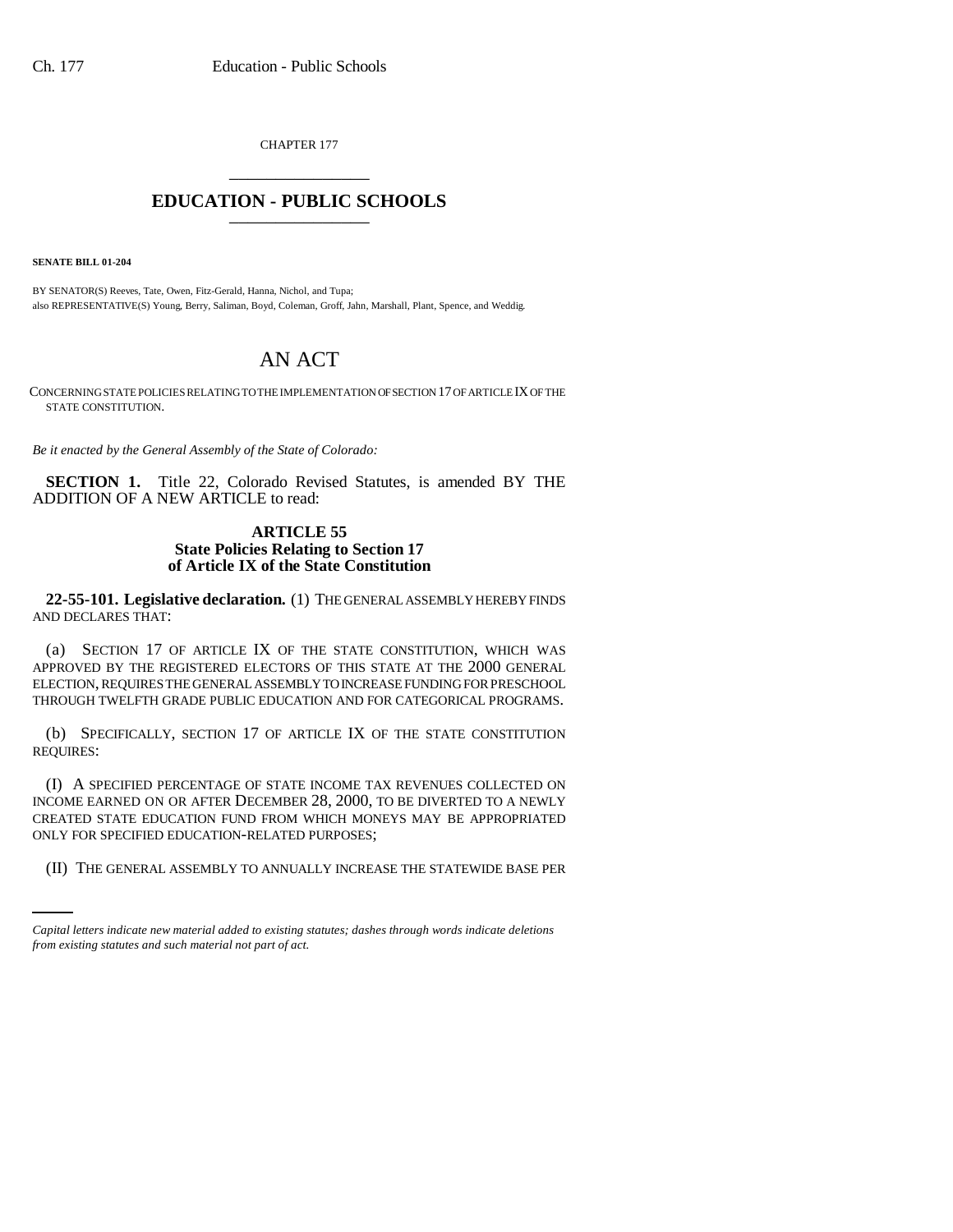PUPIL FUNDING FOR PUBLIC EDUCATION FROM PRESCHOOL THROUGH THE TWELFTH GRADE AND TOTAL STATE FUNDING FOR ALL CATEGORICAL PROGRAMS BY AT LEAST THE RATE OF INFLATION PLUS ONE PERCENTAGE POINT FOR STATE FISCAL YEARS 2001-02 THROUGH 2010-11, AND BY AT LEAST THE RATE OF INFLATION FOR STATE FISCAL YEAR 2011-2012 AND EACH SUCCEEDING STATE FISCAL YEAR; AND

(III) THE GENERAL ASSEMBLY TO ANNUALLY INCREASE THE GENERAL FUND APPROPRIATION FOR TOTAL PROGRAM EDUCATION FUNDING UNDER THE "PUBLIC SCHOOL FINANCE ACT OF 1994", ARTICLE 54 OF THIS TITLE, OR ANY SUCCESSOR ACT, FOR EACH STATE FISCAL YEAR FROM 2001-02 THROUGH 2010-11 BY AT LEAST FIVE PERCENT OVER THE AMOUNT OF THE PRIOR YEAR'S GENERAL FUND APPROPRIATION FOR TOTAL PROGRAM EDUCATION FUNDING, UNLESS COLORADO PERSONAL INCOME GROWS LESS THAN FOUR AND ONE-HALF PERCENT BETWEEN THE TWO CALENDAR YEARS PRECEDING THE STATE FISCAL YEAR IN WHICH AN APPROPRIATION IS MADE.

(2) THE GENERAL ASSEMBLY FURTHER FINDS AND DECLARES THAT:

(a) IT IS THE DUTY AND INTENT OF THE GENERAL ASSEMBLY TO COMPLY WITH THE REQUIREMENTS OF SECTION 17 OF ARTICLE IX OF THE STATE CONSTITUTION.

(b) IT IS WITHIN THE LEGISLATIVE PREROGATIVE OF THE GENERAL ASSEMBLY TO ENACT LEGISLATION TO IMPLEMENT SECTION 17 OF ARTICLE IX OF THE STATE CONSTITUTION THAT WILL ENSURE COMPLIANCE WITH THE REQUIREMENTS OF SAID SECTION 17 OF ARTICLE IX AND FACILITATE ITS OPERATION.

(c) IN ENACTING LEGISLATION TO IMPLEMENT SECTION 17 OF ARTICLE IX OF THE STATE CONSTITUTION:

(I) THE GENERAL ASSEMBLY HAS ATTEMPTED TO INTERPRET THE PROVISIONS OF SECTION 17 OF ARTICLE IX OF THE STATE CONSTITUTION IN A MANNER THAT GIVES ITS WORDS THEIR NATURAL AND OBVIOUS SIGNIFICANCE.

(II) THE GENERAL ASSEMBLY HAS ATTEMPTED TO ASCERTAIN THE INTENT OF THE PROPONENTS WHO INITIATED SECTION 17 OF ARTICLE IX OF THE STATE CONSTITUTION AND THE VOTERS WHO ADOPTED IT AND TO APPLY OTHER GENERALLY ACCEPTED RULES OF CONSTITUTIONAL CONSTRUCTION WHERE THE MEANING OF SAID SECTION 17 OF ARTICLE IX IS UNCERTAIN.

(3) THE GENERAL ASSEMBLY FURTHER FINDS AND DECLARES THAT:

(a) BECAUSE THE AMOUNT OF FUNDING PROVIDED FOR THE PRIOR STATE FISCAL YEAR PLAYS A SIGNIFICANT ROLE IN THE CALCULATION OF THE MINIMUM AMOUNT OF THE INCREASE IN STATE APPROPRIATIONS FOR EDUCATION REQUIRED FOR EACH STATE FISCAL YEAR BY SECTION 17 OF ARTICLE IX OF THE STATE CONSTITUTION, THE AMOUNT OF MONEY THAT THE STATE WILL BE REQUIRED TO SPEND FOR EDUCATION FUNDING FOR EACH STATE FISCAL YEAR WILL INCREASE DRAMATICALLY OVER TIME DUE TO A COMPOUNDING EFFECT.

(b) SINCE SECTION 17 OF ARTICLE IX OF THE STATE CONSTITUTION DOES NOT CREATE ANY NEW TAX, INCREASE THE RATE OF ANY EXISTING TAX, OR OTHERWISE INCREASE THE AMOUNT OF REVENUES THAT WILL BE COLLECTED BY THE STATE, SOME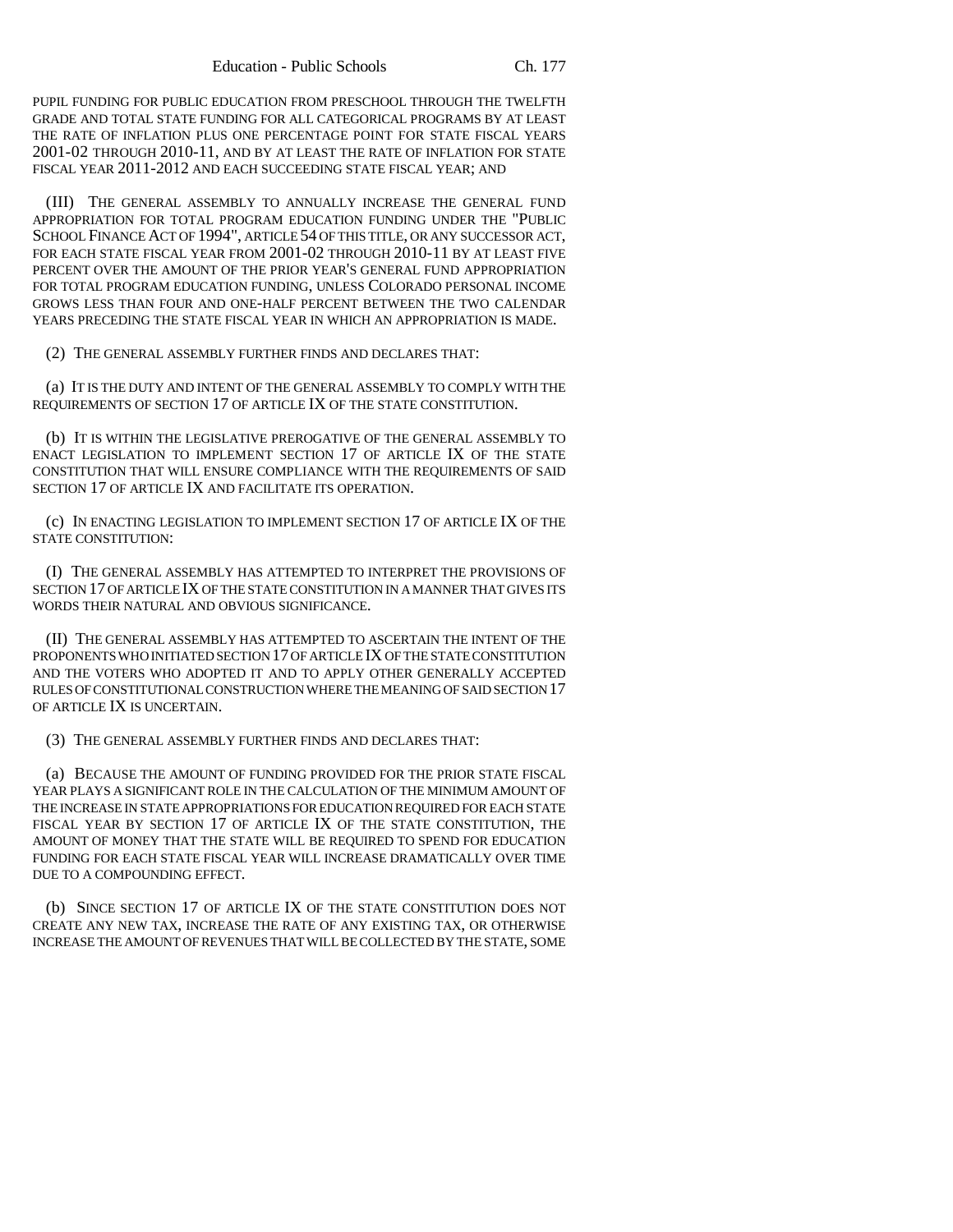OF THE INCREASES IN STATE EDUCATION FUNDING THAT SAID SECTION 17 OF ARTICLE IX REQUIRES WILL AFFECT THE AMOUNT OF MONEY AVAILABLE TO FUND OTHER STATE PROGRAMS AND SERVICES.

(c) IN ENACTING LEGISLATION TO IMPLEMENT SECTION 17 OF ARTICLE IX OF THE STATE CONSTITUTION, IT IS THE DUTY, INTENT, AND LEGISLATIVE PREROGATIVE OF THE GENERAL ASSEMBLY TO MITIGATE ANY ADVERSE IMPACT THAT THE STATE EDUCATION FUNDING REQUIREMENTS OF SAID SECTION 17 OF ARTICLE IX MAY HAVE ON THE FINANCIAL CONDITION OF THE STATE AND OTHER STATE PROGRAMS AND SERVICES BY ENSURING THAT MONEYS ARE CREDITED TO THE STATE EDUCATION FUND, INVESTED WHILE IN THE FUND, AND EXPENDED FROM THE FUND IN A MANNER THAT WILL ENSURE THAT THE FUND REMAINS VIABLE AND THAT FUND MONEYS WILL ALWAYS BE AVAILABLE TO MEET A SIGNIFICANT PORTION OF THE LONG-TERM STATE EDUCATION FUNDING REQUIREMENTS OF SAID SECTION 17 OF ARTICLE IX.

(d) THIS ARTICLE REFLECTS THE CONSIDERED JUDGMENT OF THE GENERAL ASSEMBLY REGARDING THE MEANING AND IMPLEMENTATION OF THE PROVISIONS OF SECTION 17 OF ARTICLE IX OF THE STATE CONSTITUTION.

**22-55-102. Definitions.** AS USED IN THIS ARTICLE, UNLESS THE CONTEXT OTHERWISE REQUIRES:

(1) "CATEGORICAL PROGRAMS" INCLUDE ONLY THE FOLLOWING PROGRAMS:

(a) PUBLIC SCHOOL TRANSPORTATION AS DESCRIBED IN ARTICLE 51 OF THIS TITLE;

(b) THE ENGLISH LANGUAGE PROFICIENCY PROGRAM CREATED IN SECTION  $22 - 24 - 104$ ;

(c) THE EXPELLED AND AT-RISK STUDENT SERVICES GRANT PROGRAM CREATED IN SECTION 22-33-205;

(d) SPECIAL EDUCATION PROGRAMS FOR CHILDREN WITH DISABILITIES AS DESCRIBED IN ARTICLE 20 OF THIS TITLE;

(e) SPECIAL EDUCATION PROGRAMS FOR GIFTED CHILDREN AS DESCRIBED IN ARTICLE 20 OF THIS TITLE;

(f) THE GRANT PROGRAM FOR IN-SCHOOL OR IN-HOME SUSPENSION DESCRIBED IN ARTICLE 37 OF THIS TITLE;

(g) VOCATIONAL EDUCATION AS DESCRIBED IN ARTICLE 8 OF TITLE 23, C.R.S.;

(h) SMALL ATTENDANCE CENTERS FOR WHICH STATE AID IS AVAILABLE PURSUANT TO SECTION 22-54-122;

(i) THE COMPREHENSIVE HEALTH EDUCATION PROGRAM CREATED IN SECTION 22-25-104; AND

(j) OTHER CURRENT AND FUTURE ACCOUNTABLE PROGRAMS SPECIFICALLY IDENTIFIED IN STATUTE AS A CATEGORICAL PROGRAM.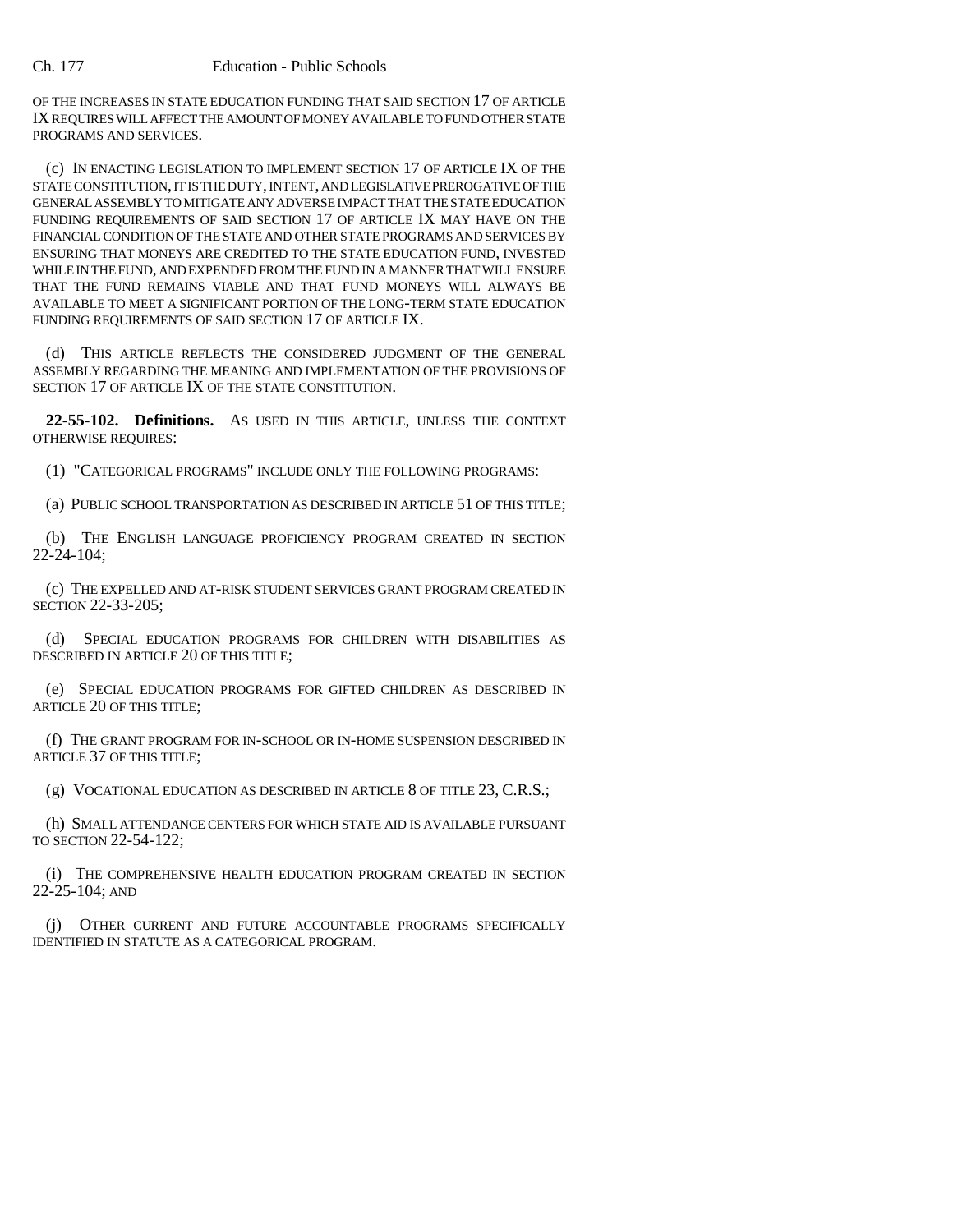(2) "INFLATION" MEANS THE PERCENTAGE CHANGE IN THE CONSUMER PRICE INDEX FOR THE DENVER-BOULDER CONSOLIDATED METROPOLITAN STATISTICAL AREA FOR ALL URBAN CONSUMERS, ALL GOODS, AS PUBLISHED BY THE UNITED STATES DEPARTMENT OF LABOR, BUREAU OF LABOR STATISTICS, OR ITS SUCCESSOR INDEX.

(3) "TOTAL STATE FUNDING FOR ALL CATEGORICAL PROGRAMS" MEANS THE AGGREGATE AMOUNT OF STATE FUNDING FOR ALL CATEGORICAL PROGRAMS IN ANY GIVEN FISCAL YEAR, INCLUDING ANY ADJUSTMENTS MADE TO SAID FUNDING THROUGH THE ENACTMENT OF A SUPPLEMENTAL APPROPRIATION BILL OR BILLS FOR THAT FISCAL YEAR.

**22-55-103. Procedures relating to state education fund revenue estimates legislative declaration.** (1) THE GENERAL ASSEMBLY FINDS AND DECLARES THAT:

(a) SECTION 17 (4)(a) OF ARTICLE IX OF THE STATE CONSTITUTION REQUIRES THAT A PORTION OF STATE INCOME TAX REVENUES BE DEPOSITED IN THE NEWLY CREATED STATE EDUCATION FUND.

(b) SECTION 17 (4) (b) OF ARTICLE IX OF THE STATE CONSTITUTION AUTHORIZES THE GENERAL ASSEMBLY TO ANNUALLY APPROPRIATE MONEYS FROM THE STATE EDUCATION FUND TO COMPLY WITH THE REQUIRED INCREASE IN FUNDING FOR PRESCHOOL THROUGH TWELFTH GRADE PUBLIC EDUCATION AND FOR CATEGORICAL PROGRAMS.

(c) IN ORDER TO ENSURE THE AVAILABILITY OF MONEYS IN THE STATE EDUCATION FUND TO COMPLY WITH THE INCREASE IN FUNDING FOR PRESCHOOL THROUGH TWELFTH GRADE PUBLIC EDUCATION AND FOR CATEGORICAL PROGRAMS, THE GENERAL ASSEMBLY MUST PRESERVE THE FUND, FOSTER ITS GROWTH, AND PROTECT ITS SOLVENCY.

(d) TO PRESERVE THE FUND, FOSTER ITS GROWTH, AND PROTECT ITS SOLVENCY, THE GENERAL ASSEMBLY MUST RESTRICT APPROPRIATIONS FROM THE FUND AND MAKE AN ANNUAL DETERMINATION OF THE MAXIMUM AMOUNT THAT MAY BE APPROPRIATED FROM THE FUND BASED ON ANALYSES PREPARED ON A REGULAR BASIS.

(2) (a) BY MARCH 1, 2002, AND BY MARCH 1 OF EACH YEAR THEREAFTER, THE GENERAL ASSEMBLY, ACTING BY JOINT RESOLUTION SPONSORED BY THE CHAIR AND VICE-CHAIR OF THE JOINT BUDGET COMMITTEE, SHALL CERTIFY THE AMOUNT OF MONEYS IN THE STATE EDUCATION FUND THAT SHOULD BE CONSIDERED AVAILABLE FOR APPROPRIATION FOR THE NEXT STATE FISCAL YEAR. THE JOINT RESOLUTION SHALL BE PREPARED BY THE JOINT BUDGET COMMITTEE, IN COOPERATION WITH THE EDUCATION COMMITTEES OF THE SENATE AND HOUSE OF REPRESENTATIVES, AND INTRODUCED AFTER TAKING INTO CONSIDERATION THE REVIEW OF THE MODEL CONDUCTED BY THE STAFF OF THE LEGISLATIVE COUNCIL PURSUANT TO SUBSECTION (3) OF THIS SECTION. THE JOINT RESOLUTION SHALL INCLUDE, BUT NEED NOT BE LIMITED TO, THE FOLLOWING INFORMATION:

(I) THE AMOUNT OF TOTAL STATE MONEYS REQUIRED TO MEET THE FUNDING REQUIREMENTS OF SECTIONS 22-55-105 AND 22-55-106 FOR THE NEXT STATE FISCAL YEAR;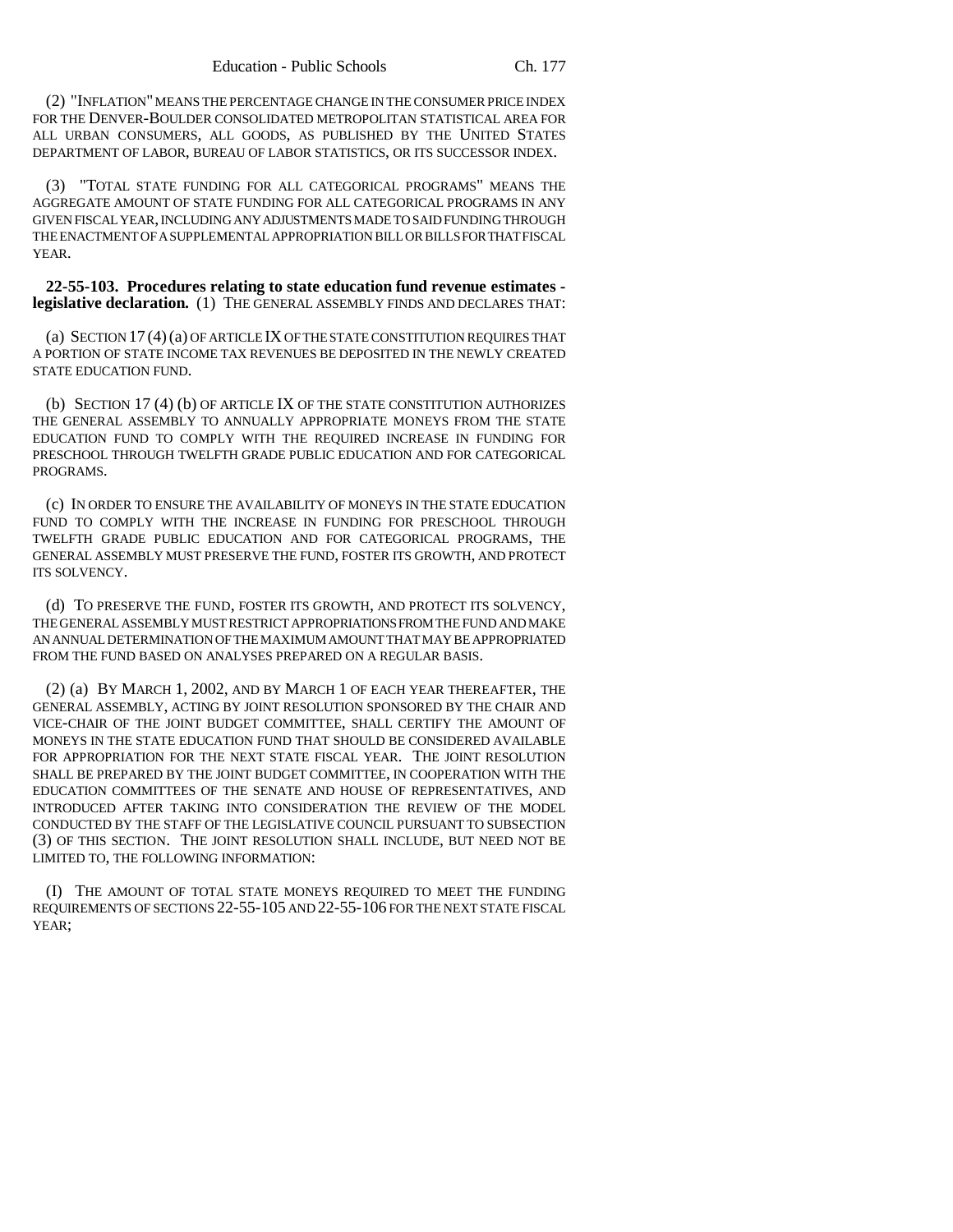(II) THE AMOUNT OF STATE MONEYS AVAILABLE FROM FUNDS OTHER THAN THE GENERAL FUND AND THE STATE EDUCATION FUND TO MEET THE FUNDING REQUIREMENTS OF SECTIONS 22-55-105 AND 22-55-106 FOR THE NEXT STATE FISCAL YEAR;

(III) REVENUE PROJECTIONS FOR THE STATE EDUCATION FUND FOR THE NEXT STATE FISCAL YEAR;

(IV) THE MAXIMUM AMOUNT OF MONEYS THAT CAN BE APPROPRIATED FROM THE STATE EDUCATION FUND AND THE MINIMUM AMOUNT OF MONEYS THAT CAN BE APPROPRIATED FROM THE GENERAL FUND PURSUANT TO SECTION 22-55-104 TO MEET THE FUNDING REQUIREMENTS OF SECTIONS 22-55-105 AND 22-55-106 FOR THE NEXT STATE FISCAL YEAR WITHOUT ADVERSELY IMPACTING THE SOLVENCY OF THE STATE EDUCATION FUND OR THE ABILITY OF THE GENERAL ASSEMBLY TO COMPLY WITH SAID FUNDING REQUIREMENTS IN FUTURE YEARS; AND

(V) THE IMPACT OF VARIOUS LEVELS OF GENERAL FUND APPROPRIATIONS ABOVE THE MINIMUM LEVEL IDENTIFIED PURSUANT TO SUBPARAGRAPH (IV) OF THIS PARAGRAPH (a) ON THE AMOUNT OF MONEYS AVAILABLE IN THE STATE EDUCATION FUND TO PROVIDE FUNDING IN THE NEXT STATE FISCAL YEAR FOR PROGRAMS THAT MAY BE AUTHORIZED BY LAW AND THAT ARE CONSISTENT WITH SECTION 17 (4) (b) OF ARTICLE IX OF THE STATE CONSTITUTION.

(b) THE GENERAL ASSEMBLY SHOULD NOT APPROPRIATE AN AMOUNT OF MONEYS FROM THE STATE EDUCATION FUND FOR THE NEXT STATE FISCAL YEAR THAT EXCEEDS THE AMOUNT OF MONEYS CERTIFIED IN THE JOINT RESOLUTION.

(3) BY FEBRUARY 1, 2002, AND BY EACH FEBRUARY 1 THEREAFTER, THE STAFF OF THE LEGISLATIVE COUNCIL, IN CONSULTATION WITH THE STATE AUDITOR, THE OFFICE OF STATE PLANNING AND BUDGETING, THE STATE TREASURER, THE DEPARTMENT OF EDUCATION, AND THE JOINT BUDGET COMMITTEE, SHALL CAUSE TO BE CONDUCTED A REVIEW OF THE MODEL USED TO FORECAST REVENUES IN AND EXPENDITURES FROM THE FUND AND THE SPENDING REQUIREMENTS OF THE "PUBLIC SCHOOL FINANCE ACT OF 1994", ARTICLE 54 OF THIS TITLE. COPIES OF THE REVIEW SHALL PROMPTLY BE TRANSMITTED TO THE JOINT BUDGET COMMITTEE, AND THE OFFICE OF STATE PLANNING AND BUDGETING, AND THE EDUCATION COMMITTEES OF THE SENATE AND THE HOUSE OF REPRESENTATIVES. THE REVIEW SHALL INCLUDE, BUT NEED NOT BE LIMITED TO, THE FOLLOWING:

(a) A DETERMINATION OF THE REASONABLENESS OF THE ASSUMPTIONS USED TO FORECAST THE REVENUES AND EXPENDITURES;

(b) A REVISION OF THE ASSUMPTIONS AS NECESSARY;

(c) INFORMATION ON THE FINANCIAL STABILITY OF THE FUND;

(d) PROJECTIONS OF THE AMOUNT OF TOTAL STATE MONEYS REQUIRED TO MEET THE FUNDING REQUIREMENTS OF SECTIONS 22-55-105 AND 22-55-106 FOR THE NEXT STATE FISCAL YEAR;

(e) PROJECTIONS OF THE AMOUNT OF STATE MONEYS AVAILABLE FROM FUNDS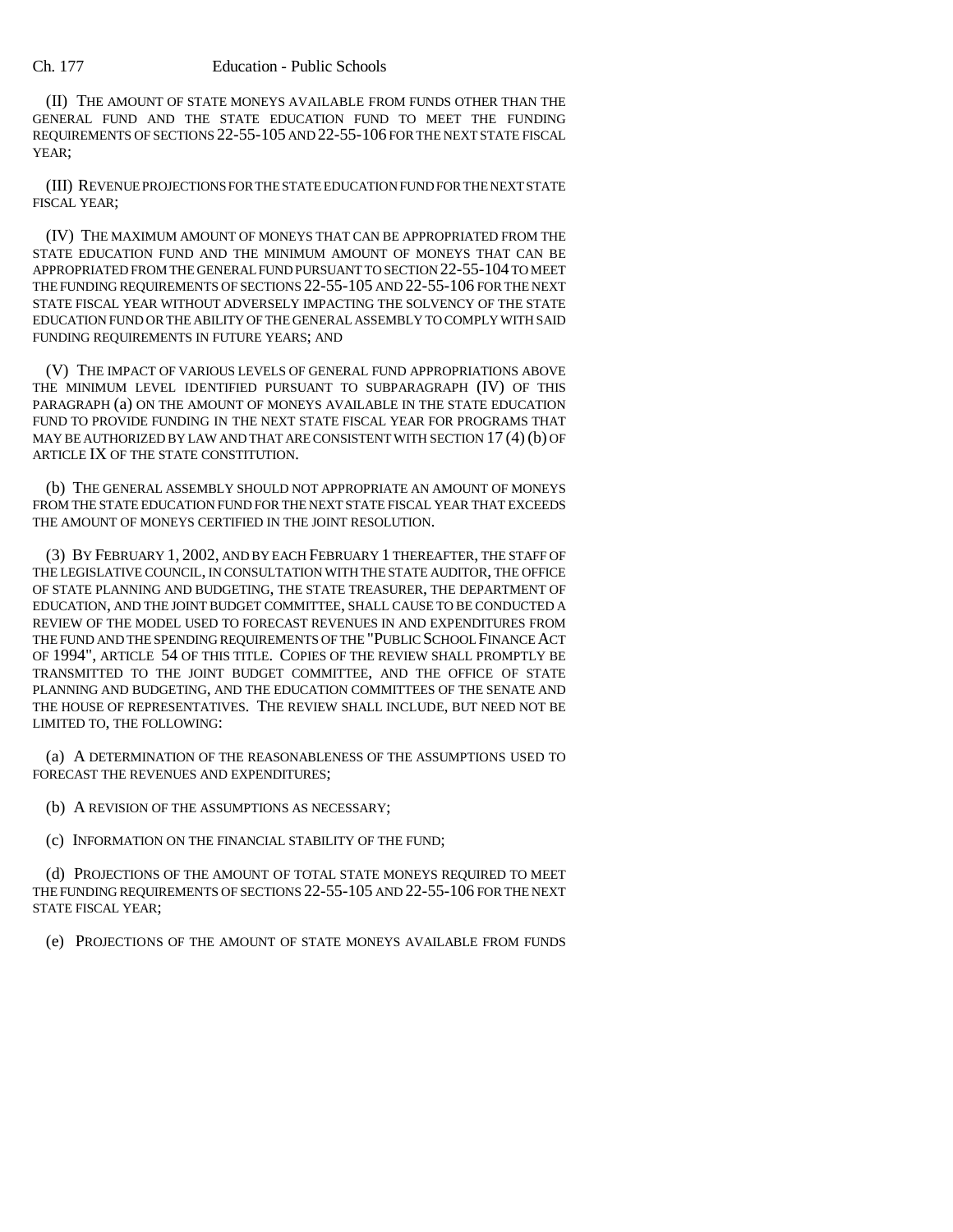OTHER THAN THE GENERAL FUND AND THE STATE EDUCATION FUND TO MEET THE FUNDING REQUIREMENTS OF SECTIONS 22-55-105 AND 22-55-106 FOR THE NEXT STATE FISCAL YEAR;

(f) REVENUE PROJECTIONS FOR THE STATE EDUCATION FUND;

(g) AN ESTIMATE OF THE MAXIMUM AMOUNT OF MONEYS THAT CAN BE APPROPRIATED FROM THE STATE EDUCATION FUND AND THE MINIMUM AMOUNT OF MONEYS THAT CAN BE APPROPRIATED FROM THE GENERAL FUND TO MEET THE FUNDING REQUIREMENTS OF SECTIONS 22-55-105 AND 22-55-106 FOR THE NEXT STATE FISCAL YEAR WITHOUT ADVERSELY IMPACTING THE SOLVENCY OF THE STATE EDUCATION FUND OR THE ABILITY OF THE GENERAL ASSEMBLY TO COMPLY WITH SAID FUNDING REQUIREMENTS IN FUTURE YEARS; AND

(h) ESTIMATES OF THE IMPACT OF VARIOUS LEVELS OF GENERAL FUND APPROPRIATIONS ABOVE THE MINIMUM LEVEL IDENTIFIED PURSUANT TO PARAGRAPH (d) OF THIS SUBSECTION (3) ON THE AMOUNT OF MONEYS AVAILABLE IN THE STATE EDUCATION FUND TO PROVIDE FUNDING IN THE NEXT STATE FISCAL YEAR FOR PROGRAMS THAT MAY BE AUTHORIZED BY LAW AND THAT ARE CONSISTENT WITH SECTION 17(4) (b) OF ARTICLE IX OF THE STATE CONSTITUTION.

**22-55-104. General fund appropriations requirements - maintenance of effort base.** (1) IN ACCORDANCE WITH SECTION 17 (5) OF ARTICLE IX OF THE STATE CONSTITUTION, FOR STATE FISCAL YEARS 2001-02 THROUGH 2010-11, THE GENERAL ASSEMBLY SHALL ANNUALLY APPROPRIATE FROM THE GENERAL FUND FOR TOTAL PROGRAM UNDER THE "PUBLIC SCHOOL FINANCE ACT OF 1994", ARTICLE 54 OF THIS TITLE, AN AMOUNT EQUAL TO THE MAINTENANCE OF EFFORT BASE PLUS AN AMOUNT AS DETERMINED ANNUALLY BY THE GENERAL ASSEMBLY THAT IS EQUAL TO AT LEAST FIVE PERCENT OF THE MAINTENANCE OF EFFORT BASE, UNLESS COLORADO PERSONAL INCOME GROWS LESS THAN FOUR AND ONE-HALF PERCENT BETWEEN THE TWO CALENDAR YEARS PRECEDING THE STATE FISCAL YEAR IN WHICH AN APPROPRIATION IS MADE.

(2) FOR PURPOSES OF THIS SECTION, "MAINTENANCE OF EFFORT BASE" MEANS THE AGGREGATE AMOUNT OF GENERAL FUND APPROPRIATIONS FOR TOTAL PROGRAM PURSUANT TO THE "PUBLIC SCHOOL FINANCE ACT OF 1994", ARTICLE 54 OF THIS TITLE, FOR THE IMMEDIATELY PRECEDING STATE FISCAL YEAR, INCLUDING:

(a) ANY INCREASES OR DECREASES MADE TO SAID APPROPRIATIONS THROUGH THE ENACTMENT OF A SUPPLEMENTAL APPROPRIATION BILL OR BILLS FOR THAT STATE FISCAL YEAR; AND

(b) ANY GENERAL FUND APPROPRIATION FOR THE STATE'S SHARE OF THE DISTRICT'S TOTAL PROGRAM AS DETERMINED PURSUANT TO SECTION 22-54-106 (8).

**22-55-105. Statewide base per pupil funding - increases.** (1) (a) FOR SCHOOL DISTRICT BUDGET YEARS 2001-02 THROUGH 2010-11, THE GENERAL ASSEMBLY SHALL ANNUALLY INCREASE THE STATEWIDE BASE PER PUPIL FUNDING FOR PUBLIC EDUCATION FROM PRESCHOOL THROUGH THE TWELFTH GRADE BY AT LEAST THE RATE OF INFLATION FOR THE CALENDAR YEAR ENDING IN THE IMMEDIATELY PRECEDING SCHOOL DISTRICT BUDGET YEAR PLUS ONE PERCENTAGE POINT.